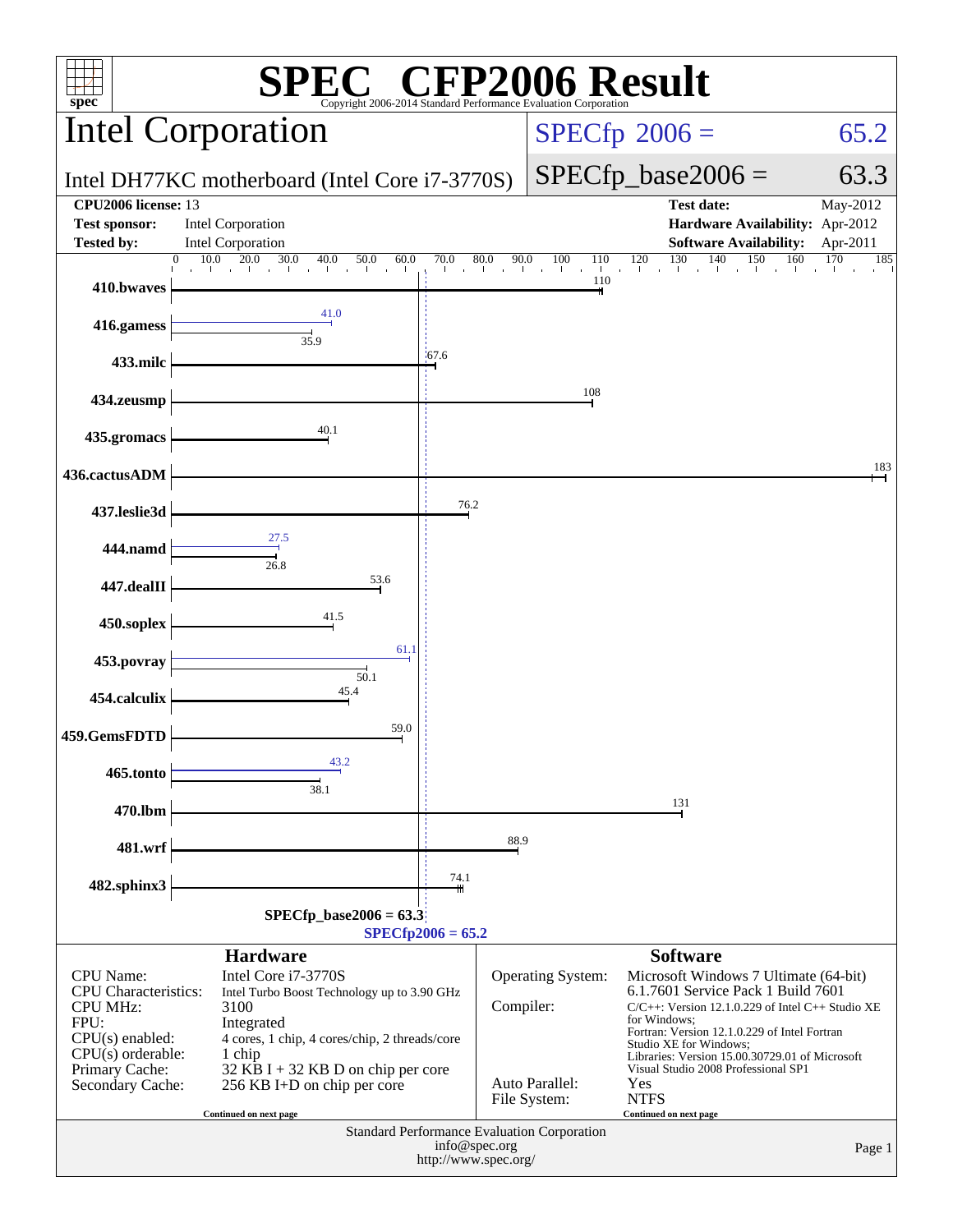

Intel Corporation

## $SPECfp2006 = 65.2$  $SPECfp2006 = 65.2$

Intel DH77KC motherboard (Intel Core i7-3770S)

 $SPECTp\_base2006 = 63.3$ 

| <b>CPU<sub>2006</sub></b> license: 13 |                                    |                       | May-2012<br><b>Test date:</b>             |  |  |  |
|---------------------------------------|------------------------------------|-----------------------|-------------------------------------------|--|--|--|
| <b>Test sponsor:</b>                  | Intel Corporation                  |                       | Hardware Availability: Apr-2012           |  |  |  |
| <b>Tested by:</b>                     | Intel Corporation                  |                       | <b>Software Availability:</b><br>Apr-2011 |  |  |  |
| L3 Cache:                             | 8 MB I+D on chip per chip          | <b>System State:</b>  | Default                                   |  |  |  |
| Other Cache:                          | None                               | <b>Base Pointers:</b> | $32/64$ -bit                              |  |  |  |
| Memory:                               | 8 GB (2 x 4 GB 2Rx4 PC3-12800U-11) | Peak Pointers:        | $32/64$ -bit                              |  |  |  |
| Disk Subsystem:                       | 1 TB Seagate SATA, 7200 RPM        | Other Software:       | SmartHeap Library Version 9.01 from       |  |  |  |
| Other Hardware:                       | None                               |                       | http://www.microquill.com/                |  |  |  |

| <b>Results Table</b>                                                                                     |                |              |                |             |                |       |                |              |                |              |                |              |
|----------------------------------------------------------------------------------------------------------|----------------|--------------|----------------|-------------|----------------|-------|----------------|--------------|----------------|--------------|----------------|--------------|
|                                                                                                          | <b>Base</b>    |              |                | <b>Peak</b> |                |       |                |              |                |              |                |              |
| <b>Benchmark</b>                                                                                         | <b>Seconds</b> | <b>Ratio</b> | <b>Seconds</b> | Ratio       | <b>Seconds</b> | Ratio | <b>Seconds</b> | <b>Ratio</b> | <b>Seconds</b> | <b>Ratio</b> | <b>Seconds</b> | <b>Ratio</b> |
| 410.bwayes                                                                                               | 123            | 110          | 123            | 111         | 124            | 110   | <u>123</u>     | <b>110</b>   | 123            | 111          | 124            | 110          |
| 416.gamess                                                                                               | 546            | 35.9         | 546            | 35.9        | 546            | 35.9  | 477            | 41.0         | 477            | 41.0         | 477            | 41.0         |
| $433$ .milc                                                                                              | 136            | 67.6         | 136            | 67.6        | 136            | 67.7  | 136            | 67.6         | 136            | 67.6         | 136            | 67.7         |
| 434.zeusmp                                                                                               | 84.3           | 108          | 84.4           | 108         | 84.4           | 108   | 84.3           | 108          | 84.4           | 108          | 84.4           | 108          |
| 435.gromacs                                                                                              | 178            | 40.1         | 178            | 40.1        | 178            | 40.1  | 178            | 40.1         | 178            | 40.1         | 178            | 40.1         |
| 436.cactusADM                                                                                            | 66.5           | 180          | 65.3           | 183         | 65.2           | 183   | 66.5           | 180          | 65.3           | 183          | 65.2           | 183          |
| 437.leslie3d                                                                                             | 123            | 76.2         | 123            | 76.2        | 124            | 76.1  | 123            | 76.2         | 123            | 76.2         | 124            | 76.1         |
| 444.namd                                                                                                 | 299            | 26.8         | 300            | 26.7        | 299            | 26.8  | 292            | 27.5         | 292            | 27.5         | 292            | 27.5         |
| 447.dealII                                                                                               | 214            | 53.6         | 214            | 53.6        | 214            | 53.5  | 214            | 53.6         | 214            | 53.6         | 214            | 53.5         |
| $450$ .soplex                                                                                            | 201            | 41.5         | 201            | 41.5        | 201            | 41.5  | 201            | 41.5         | 201            | 41.5         | 201            | 41.5         |
| 453.povray                                                                                               | 106            | 50.1         | 106            | 50.1        | 106            | 50.0  | 87.1           | 61.1         | 87.1           | 61.1         | 87.0           | 61.1         |
| 454.calculix                                                                                             | 182            | 45.4         | 182            | 45.4        | 182            | 45.3  | 182            | 45.4         | 182            | 45.4         | 182            | 45.3         |
| 459.GemsFDTD                                                                                             | 180            | 59.1         | 180            | 59.0        | 180            | 59.0  | 180            | 59.1         | 180            | 59.0         | 180            | 59.0         |
| 465.tonto                                                                                                | 258            | 38.1         | 258            | 38.1        | 258            | 38.1  | 228            | 43.2         | 228            | 43.2         | 228            | 43.2         |
| 470.1bm                                                                                                  | 105            | 131          | 105            | 131         | 105            | 131   | 105            | 131          | 105            | 131          | 105            | 131          |
| 481.wrf                                                                                                  | 126            | 88.9         | 126            | 88.9        | 126            | 88.9  | 126            | 88.9         | 126            | 88.9         | 126            | 88.9         |
| $482$ .sphinx $3$                                                                                        | 261            | 74.7         | 263            | 74.1        | 265            | 73.4  | 261            | 74.7         | 263            | 74.1         | 265            | 73.4         |
| Results appear in the order in which they were run. Bold underlined text indicates a median measurement. |                |              |                |             |                |       |                |              |                |              |                |              |

### **[Compiler Invocation Notes](http://www.spec.org/auto/cpu2006/Docs/result-fields.html#CompilerInvocationNotes)**

To compile these binaries, the Intel Compiler was set up to generate 64-bit binaries with the command: "ipsxe-comp-vars.bat intel64 vs2008" (shortcut provided in the Intel(r) Parallel Studio XE 2011 program folder)

### **[Platform Notes](http://www.spec.org/auto/cpu2006/Docs/result-fields.html#PlatformNotes)**

 Sysinfo program C:\CPU200~1.17A/Docs/sysinfo \$Rev: 6775 \$ \$Date:: 2011-08-16 #\$ \8787f7622badcf24e01c368b1db4377c running on CltE840F206A3A6 Sat May 5 01:51:04 2012

 This section contains SUT (System Under Test) info as seen by some common utilities. To remove or add to this section, see: <http://www.spec.org/cpu2006/Docs/config.html#sysinfo>

Trying 'systeminfo'

Continued on next page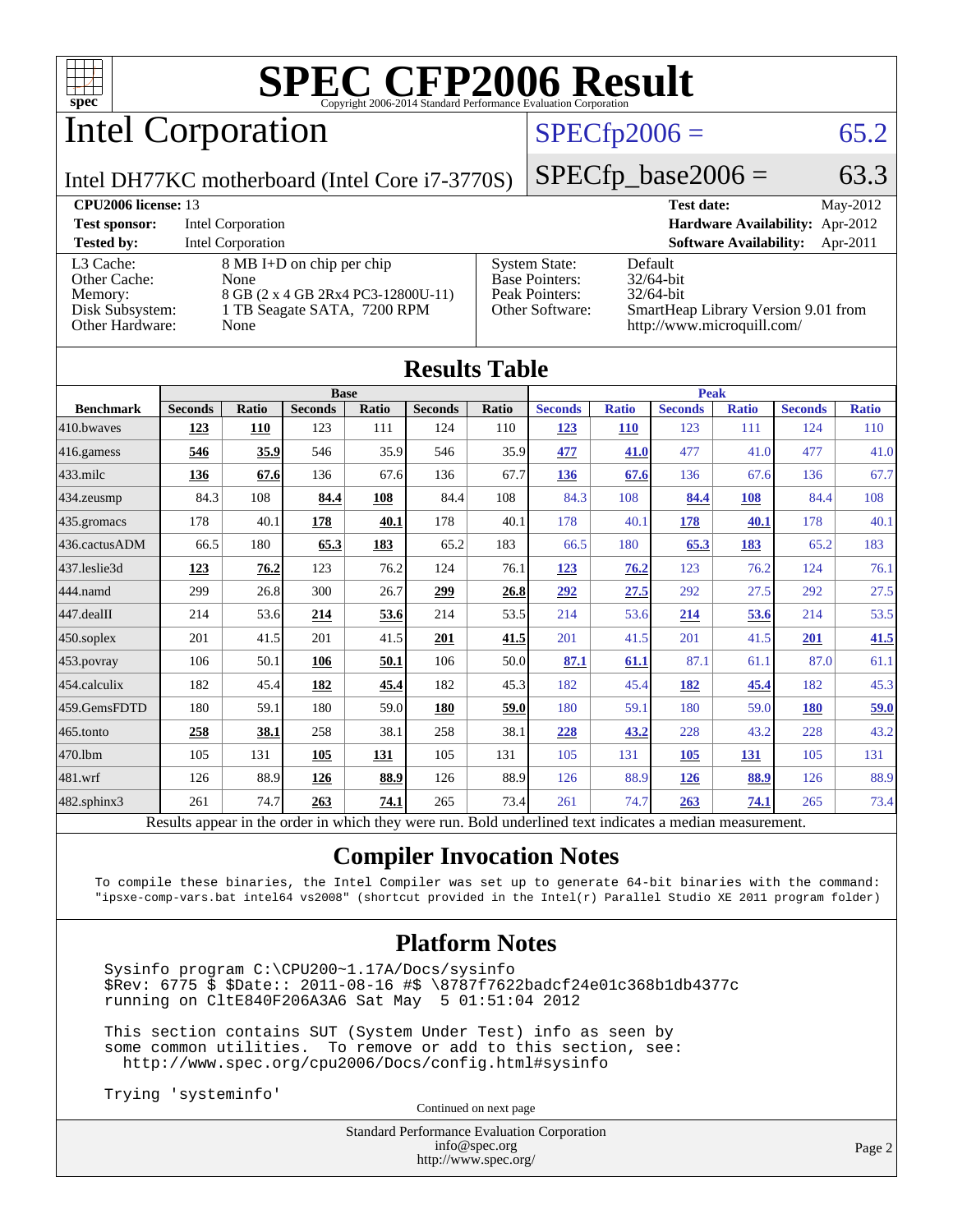

Intel Corporation

 $SPECfp2006 = 65.2$  $SPECfp2006 = 65.2$ 

Intel DH77KC motherboard (Intel Core i7-3770S)

**[Test sponsor:](http://www.spec.org/auto/cpu2006/Docs/result-fields.html#Testsponsor)** Intel Corporation **[Hardware Availability:](http://www.spec.org/auto/cpu2006/Docs/result-fields.html#HardwareAvailability)** Apr-2012

NumberOfCores : 4

 $SPECTp\_base2006 = 63.3$ **[CPU2006 license:](http://www.spec.org/auto/cpu2006/Docs/result-fields.html#CPU2006license)** 13 **[Test date:](http://www.spec.org/auto/cpu2006/Docs/result-fields.html#Testdate)** May-2012

**[Tested by:](http://www.spec.org/auto/cpu2006/Docs/result-fields.html#Testedby)** Intel Corporation **[Software Availability:](http://www.spec.org/auto/cpu2006/Docs/result-fields.html#SoftwareAvailability)** Apr-2011

### **[Platform Notes \(Continued\)](http://www.spec.org/auto/cpu2006/Docs/result-fields.html#PlatformNotes)**

OS Name : Microsoft Windows 7 Ultimate<br>OS Version : 6.1.7601 Service Pack 1 Buil : 6.1.7601 Service Pack 1 Build 7601 System Manufacturer: INTEL\_ System Model : DH77KC\_\_ Processor(s) : 1 Processor(s) Installed. [01]: Intel64 Family 6 Model 58 Stepping 9 GenuineIntel ~3101 Mhz BIOS Version : Intel Corp. KCH7710H.86A.0069.2012.0224.1825, 2/24/2012 Total Physical Memory: 8,090 MB Trying 'wmic cpu get /value' DeviceID L2CacheSize : 1024<br>T3CacheSize : 8192 L3CacheSize MaxClockSpeed : 3101 Name : Intel(R) Core(TM) i7-3770S CPU @ 3.10GHz

(End of data from sysinfo program)

NumberOfLogicalProcessors: 8

#### **[Component Notes](http://www.spec.org/auto/cpu2006/Docs/result-fields.html#ComponentNotes)**

 Tested systems can be used with Shin-G ATX case, PC Power and Cooling 1200W power supply

### **[General Notes](http://www.spec.org/auto/cpu2006/Docs/result-fields.html#GeneralNotes)**

OMP NUM THREADS set to number of processors cores KMP\_AFFINITY set to granularity=fine,scatter Binaries compiled on a system with 1x Intel Core i7-860 CPU + 8GB memory using Windows 7 Enterprise 64-bit

## **[Base Compiler Invocation](http://www.spec.org/auto/cpu2006/Docs/result-fields.html#BaseCompilerInvocation)**

[C benchmarks](http://www.spec.org/auto/cpu2006/Docs/result-fields.html#Cbenchmarks): [icl -Qvc9](http://www.spec.org/cpu2006/results/res2012q3/cpu2006-20120702-23367.flags.html#user_CCbase_intel_icc_vc9_6b5741b4033b9dc48df324263d9561bc) [-Qstd=c99](http://www.spec.org/cpu2006/results/res2012q3/cpu2006-20120702-23367.flags.html#user_CCbase_intel_compiler_c99_mode_1a3d110e3041b3ad4466830521bdad2a)

[C++ benchmarks:](http://www.spec.org/auto/cpu2006/Docs/result-fields.html#CXXbenchmarks) [icl -Qvc9](http://www.spec.org/cpu2006/results/res2012q3/cpu2006-20120702-23367.flags.html#user_CXXbase_intel_icc_vc9_6b5741b4033b9dc48df324263d9561bc)

[Fortran benchmarks](http://www.spec.org/auto/cpu2006/Docs/result-fields.html#Fortranbenchmarks): [ifort](http://www.spec.org/cpu2006/results/res2012q3/cpu2006-20120702-23367.flags.html#user_FCbase_intel_ifort_8a5e5e06b19a251bdeaf8fdab5d62f20)

[Benchmarks using both Fortran and C](http://www.spec.org/auto/cpu2006/Docs/result-fields.html#BenchmarksusingbothFortranandC): [icl -Qvc9](http://www.spec.org/cpu2006/results/res2012q3/cpu2006-20120702-23367.flags.html#user_CC_FCbase_intel_icc_vc9_6b5741b4033b9dc48df324263d9561bc) [-Qstd=c99](http://www.spec.org/cpu2006/results/res2012q3/cpu2006-20120702-23367.flags.html#user_CC_FCbase_intel_compiler_c99_mode_1a3d110e3041b3ad4466830521bdad2a) [ifort](http://www.spec.org/cpu2006/results/res2012q3/cpu2006-20120702-23367.flags.html#user_CC_FCbase_intel_ifort_8a5e5e06b19a251bdeaf8fdab5d62f20)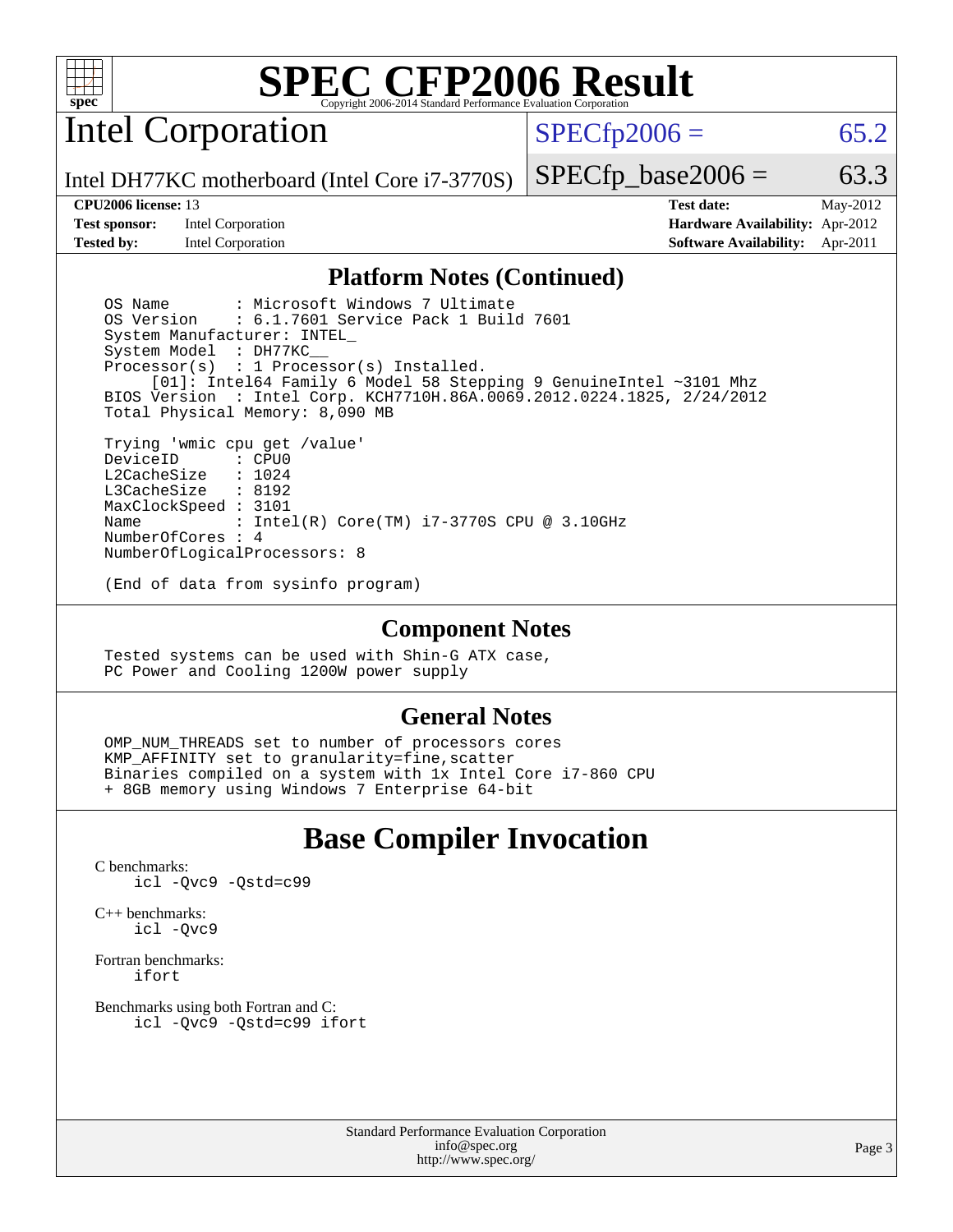

Intel Corporation

 $SPECfp2006 = 65.2$  $SPECfp2006 = 65.2$ 

Intel DH77KC motherboard (Intel Core i7-3770S)

#### **[CPU2006 license:](http://www.spec.org/auto/cpu2006/Docs/result-fields.html#CPU2006license)** 13 **[Test date:](http://www.spec.org/auto/cpu2006/Docs/result-fields.html#Testdate)** May-2012

 $SPECTp\_base2006 = 63.3$ 

**[Test sponsor:](http://www.spec.org/auto/cpu2006/Docs/result-fields.html#Testsponsor)** Intel Corporation **[Hardware Availability:](http://www.spec.org/auto/cpu2006/Docs/result-fields.html#HardwareAvailability)** Apr-2012 **[Tested by:](http://www.spec.org/auto/cpu2006/Docs/result-fields.html#Testedby)** Intel Corporation **[Software Availability:](http://www.spec.org/auto/cpu2006/Docs/result-fields.html#SoftwareAvailability)** Apr-2011

## **[Base Portability Flags](http://www.spec.org/auto/cpu2006/Docs/result-fields.html#BasePortabilityFlags)**

 410.bwaves: [-DSPEC\\_CPU\\_P64](http://www.spec.org/cpu2006/results/res2012q3/cpu2006-20120702-23367.flags.html#suite_basePORTABILITY410_bwaves_DSPEC_CPU_P64) [-names:lowercase](http://www.spec.org/cpu2006/results/res2012q3/cpu2006-20120702-23367.flags.html#user_baseFPORTABILITY410_bwaves_lowercase_routine_name_fa09b8c93d90fdc7bf4c1a91694c3a84) 416.gamess: [-DSPEC\\_CPU\\_P64](http://www.spec.org/cpu2006/results/res2012q3/cpu2006-20120702-23367.flags.html#suite_basePORTABILITY416_gamess_DSPEC_CPU_P64) 433.milc: [-DSPEC\\_CPU\\_P64](http://www.spec.org/cpu2006/results/res2012q3/cpu2006-20120702-23367.flags.html#suite_basePORTABILITY433_milc_DSPEC_CPU_P64) 434.zeusmp: [-DSPEC\\_CPU\\_P64](http://www.spec.org/cpu2006/results/res2012q3/cpu2006-20120702-23367.flags.html#suite_basePORTABILITY434_zeusmp_DSPEC_CPU_P64) 435.gromacs: [-DSPEC\\_CPU\\_P64](http://www.spec.org/cpu2006/results/res2012q3/cpu2006-20120702-23367.flags.html#suite_basePORTABILITY435_gromacs_DSPEC_CPU_P64) 436.cactusADM: [-DSPEC\\_CPU\\_P64](http://www.spec.org/cpu2006/results/res2012q3/cpu2006-20120702-23367.flags.html#suite_basePORTABILITY436_cactusADM_DSPEC_CPU_P64) [-names:lowercase](http://www.spec.org/cpu2006/results/res2012q3/cpu2006-20120702-23367.flags.html#user_baseFPORTABILITY436_cactusADM_lowercase_routine_name_fa09b8c93d90fdc7bf4c1a91694c3a84) [/assume:underscore](http://www.spec.org/cpu2006/results/res2012q3/cpu2006-20120702-23367.flags.html#user_baseFPORTABILITY436_cactusADM_add-underscore_to_routine_name_0c7c658d9e5eb8b86e282975775768a4) 437.leslie3d: [-DSPEC\\_CPU\\_P64](http://www.spec.org/cpu2006/results/res2012q3/cpu2006-20120702-23367.flags.html#suite_basePORTABILITY437_leslie3d_DSPEC_CPU_P64) 444.namd: [-DSPEC\\_CPU\\_P64](http://www.spec.org/cpu2006/results/res2012q3/cpu2006-20120702-23367.flags.html#suite_basePORTABILITY444_namd_DSPEC_CPU_P64) [/TP](http://www.spec.org/cpu2006/results/res2012q3/cpu2006-20120702-23367.flags.html#user_baseCXXPORTABILITY444_namd_assume_cplusplus_sources_73f79b6e94f79d415caf1b69b30a60d8) 447.dealII: [-DSPEC\\_CPU\\_P64](http://www.spec.org/cpu2006/results/res2012q3/cpu2006-20120702-23367.flags.html#suite_basePORTABILITY447_dealII_DSPEC_CPU_P64) [-DDEAL\\_II\\_MEMBER\\_VAR\\_SPECIALIZATION\\_BUG](http://www.spec.org/cpu2006/results/res2012q3/cpu2006-20120702-23367.flags.html#b447.dealII_baseCXXPORTABILITY_DDEAL_II_MEMBER_VAR_SPECIALIZATION_BUG) 450.soplex: [-DSPEC\\_CPU\\_P64](http://www.spec.org/cpu2006/results/res2012q3/cpu2006-20120702-23367.flags.html#suite_basePORTABILITY450_soplex_DSPEC_CPU_P64) 453.povray: [-DSPEC\\_CPU\\_P64](http://www.spec.org/cpu2006/results/res2012q3/cpu2006-20120702-23367.flags.html#suite_basePORTABILITY453_povray_DSPEC_CPU_P64) [-DSPEC\\_CPU\\_WINDOWS\\_ICL](http://www.spec.org/cpu2006/results/res2012q3/cpu2006-20120702-23367.flags.html#b453.povray_baseCXXPORTABILITY_DSPEC_CPU_WINDOWS_ICL) 454.calculix: [-DSPEC\\_CPU\\_P64](http://www.spec.org/cpu2006/results/res2012q3/cpu2006-20120702-23367.flags.html#suite_basePORTABILITY454_calculix_DSPEC_CPU_P64) [-DSPEC\\_CPU\\_NOZMODIFIER](http://www.spec.org/cpu2006/results/res2012q3/cpu2006-20120702-23367.flags.html#b454.calculix_baseCPORTABILITY_DSPEC_CPU_NOZMODIFIER) [-names:lowercase](http://www.spec.org/cpu2006/results/res2012q3/cpu2006-20120702-23367.flags.html#user_baseFPORTABILITY454_calculix_lowercase_routine_name_fa09b8c93d90fdc7bf4c1a91694c3a84) 459.GemsFDTD: [-DSPEC\\_CPU\\_P64](http://www.spec.org/cpu2006/results/res2012q3/cpu2006-20120702-23367.flags.html#suite_basePORTABILITY459_GemsFDTD_DSPEC_CPU_P64) 465.tonto: [-DSPEC\\_CPU\\_P64](http://www.spec.org/cpu2006/results/res2012q3/cpu2006-20120702-23367.flags.html#suite_basePORTABILITY465_tonto_DSPEC_CPU_P64) 470.lbm: [-DSPEC\\_CPU\\_P64](http://www.spec.org/cpu2006/results/res2012q3/cpu2006-20120702-23367.flags.html#suite_basePORTABILITY470_lbm_DSPEC_CPU_P64) 481.wrf: [-DSPEC\\_CPU\\_P64](http://www.spec.org/cpu2006/results/res2012q3/cpu2006-20120702-23367.flags.html#suite_basePORTABILITY481_wrf_DSPEC_CPU_P64) [-DSPEC\\_CPU\\_WINDOWS\\_ICL](http://www.spec.org/cpu2006/results/res2012q3/cpu2006-20120702-23367.flags.html#b481.wrf_baseCPORTABILITY_DSPEC_CPU_WINDOWS_ICL) 482.sphinx3: [-DSPEC\\_CPU\\_P64](http://www.spec.org/cpu2006/results/res2012q3/cpu2006-20120702-23367.flags.html#suite_basePORTABILITY482_sphinx3_DSPEC_CPU_P64)

### **[Base Optimization Flags](http://www.spec.org/auto/cpu2006/Docs/result-fields.html#BaseOptimizationFlags)**

[C benchmarks](http://www.spec.org/auto/cpu2006/Docs/result-fields.html#Cbenchmarks):

[-QxAVX](http://www.spec.org/cpu2006/results/res2012q3/cpu2006-20120702-23367.flags.html#user_CCbase_f-QxAVX) [-Qipo](http://www.spec.org/cpu2006/results/res2012q3/cpu2006-20120702-23367.flags.html#user_CCbase_f-Qipo) [-O3](http://www.spec.org/cpu2006/results/res2012q3/cpu2006-20120702-23367.flags.html#user_CCbase_f-O3) [-Qprec-div-](http://www.spec.org/cpu2006/results/res2012q3/cpu2006-20120702-23367.flags.html#user_CCbase_f-Qprec-div-) [-Qparallel](http://www.spec.org/cpu2006/results/res2012q3/cpu2006-20120702-23367.flags.html#user_CCbase_f-Qparallel) [-Qansi-alias](http://www.spec.org/cpu2006/results/res2012q3/cpu2006-20120702-23367.flags.html#user_CCbase_f-Qansi-alias) [-Qopt-prefetch](http://www.spec.org/cpu2006/results/res2012q3/cpu2006-20120702-23367.flags.html#user_CCbase_f-Qprefetch_37c211608666b9dff9380561f602f0a8) [-Qauto-ilp32](http://www.spec.org/cpu2006/results/res2012q3/cpu2006-20120702-23367.flags.html#user_CCbase_f-Qauto-ilp32) [/F1000000000](http://www.spec.org/cpu2006/results/res2012q3/cpu2006-20120702-23367.flags.html#user_CCbase_set_stack_space_25d7749c1988d91b7f93afbc0ec53727)

[C++ benchmarks:](http://www.spec.org/auto/cpu2006/Docs/result-fields.html#CXXbenchmarks)

[-QxAVX](http://www.spec.org/cpu2006/results/res2012q3/cpu2006-20120702-23367.flags.html#user_CXXbase_f-QxAVX) [-Qipo](http://www.spec.org/cpu2006/results/res2012q3/cpu2006-20120702-23367.flags.html#user_CXXbase_f-Qipo) [-O3](http://www.spec.org/cpu2006/results/res2012q3/cpu2006-20120702-23367.flags.html#user_CXXbase_f-O3) [-Qprec-div-](http://www.spec.org/cpu2006/results/res2012q3/cpu2006-20120702-23367.flags.html#user_CXXbase_f-Qprec-div-) [-Qparallel](http://www.spec.org/cpu2006/results/res2012q3/cpu2006-20120702-23367.flags.html#user_CXXbase_f-Qparallel) [-Qansi-alias](http://www.spec.org/cpu2006/results/res2012q3/cpu2006-20120702-23367.flags.html#user_CXXbase_f-Qansi-alias) [-Qopt-prefetch](http://www.spec.org/cpu2006/results/res2012q3/cpu2006-20120702-23367.flags.html#user_CXXbase_f-Qprefetch_37c211608666b9dff9380561f602f0a8) [-Qcxx-features](http://www.spec.org/cpu2006/results/res2012q3/cpu2006-20120702-23367.flags.html#user_CXXbase_f-Qcxx_features_dbf36c8a6dba956e22f1645e4dcd4d98) [-Qauto-ilp32](http://www.spec.org/cpu2006/results/res2012q3/cpu2006-20120702-23367.flags.html#user_CXXbase_f-Qauto-ilp32) [/F1000000000](http://www.spec.org/cpu2006/results/res2012q3/cpu2006-20120702-23367.flags.html#user_CXXbase_set_stack_space_25d7749c1988d91b7f93afbc0ec53727) [shlW64M.lib](http://www.spec.org/cpu2006/results/res2012q3/cpu2006-20120702-23367.flags.html#user_CXXbase_SmartHeap64_c4f7f76711bdf8c0633a5c1edf6e5396)  [-link /FORCE:MULTIPLE](http://www.spec.org/cpu2006/results/res2012q3/cpu2006-20120702-23367.flags.html#user_CXXbase_link_force_multiple2_070fe330869edf77077b841074b8b0b6)

[Fortran benchmarks](http://www.spec.org/auto/cpu2006/Docs/result-fields.html#Fortranbenchmarks):

[-QxAVX](http://www.spec.org/cpu2006/results/res2012q3/cpu2006-20120702-23367.flags.html#user_FCbase_f-QxAVX) [-Qipo](http://www.spec.org/cpu2006/results/res2012q3/cpu2006-20120702-23367.flags.html#user_FCbase_f-Qipo) [-O3](http://www.spec.org/cpu2006/results/res2012q3/cpu2006-20120702-23367.flags.html#user_FCbase_f-O3) [-Qprec-div-](http://www.spec.org/cpu2006/results/res2012q3/cpu2006-20120702-23367.flags.html#user_FCbase_f-Qprec-div-) [-Qparallel](http://www.spec.org/cpu2006/results/res2012q3/cpu2006-20120702-23367.flags.html#user_FCbase_f-Qparallel) [-Qansi-alias](http://www.spec.org/cpu2006/results/res2012q3/cpu2006-20120702-23367.flags.html#user_FCbase_f-Qansi-alias) [-Qopt-prefetch](http://www.spec.org/cpu2006/results/res2012q3/cpu2006-20120702-23367.flags.html#user_FCbase_f-Qprefetch_37c211608666b9dff9380561f602f0a8) [/F1000000000](http://www.spec.org/cpu2006/results/res2012q3/cpu2006-20120702-23367.flags.html#user_FCbase_set_stack_space_25d7749c1988d91b7f93afbc0ec53727)

[Benchmarks using both Fortran and C](http://www.spec.org/auto/cpu2006/Docs/result-fields.html#BenchmarksusingbothFortranandC):

[-QxAVX](http://www.spec.org/cpu2006/results/res2012q3/cpu2006-20120702-23367.flags.html#user_CC_FCbase_f-QxAVX) [-Qipo](http://www.spec.org/cpu2006/results/res2012q3/cpu2006-20120702-23367.flags.html#user_CC_FCbase_f-Qipo) [-O3](http://www.spec.org/cpu2006/results/res2012q3/cpu2006-20120702-23367.flags.html#user_CC_FCbase_f-O3) [-Qprec-div-](http://www.spec.org/cpu2006/results/res2012q3/cpu2006-20120702-23367.flags.html#user_CC_FCbase_f-Qprec-div-) [-Qparallel](http://www.spec.org/cpu2006/results/res2012q3/cpu2006-20120702-23367.flags.html#user_CC_FCbase_f-Qparallel) [-Qansi-alias](http://www.spec.org/cpu2006/results/res2012q3/cpu2006-20120702-23367.flags.html#user_CC_FCbase_f-Qansi-alias) [-Qopt-prefetch](http://www.spec.org/cpu2006/results/res2012q3/cpu2006-20120702-23367.flags.html#user_CC_FCbase_f-Qprefetch_37c211608666b9dff9380561f602f0a8) [-Qauto-ilp32](http://www.spec.org/cpu2006/results/res2012q3/cpu2006-20120702-23367.flags.html#user_CC_FCbase_f-Qauto-ilp32) [/F1000000000](http://www.spec.org/cpu2006/results/res2012q3/cpu2006-20120702-23367.flags.html#user_CC_FCbase_set_stack_space_25d7749c1988d91b7f93afbc0ec53727)

## **[Peak Compiler Invocation](http://www.spec.org/auto/cpu2006/Docs/result-fields.html#PeakCompilerInvocation)**

[C benchmarks](http://www.spec.org/auto/cpu2006/Docs/result-fields.html#Cbenchmarks): [icl -Qvc9](http://www.spec.org/cpu2006/results/res2012q3/cpu2006-20120702-23367.flags.html#user_CCpeak_intel_icc_vc9_6b5741b4033b9dc48df324263d9561bc) [-Qstd=c99](http://www.spec.org/cpu2006/results/res2012q3/cpu2006-20120702-23367.flags.html#user_CCpeak_intel_compiler_c99_mode_1a3d110e3041b3ad4466830521bdad2a)

[C++ benchmarks:](http://www.spec.org/auto/cpu2006/Docs/result-fields.html#CXXbenchmarks) [icl -Qvc9](http://www.spec.org/cpu2006/results/res2012q3/cpu2006-20120702-23367.flags.html#user_CXXpeak_intel_icc_vc9_6b5741b4033b9dc48df324263d9561bc)

Continued on next page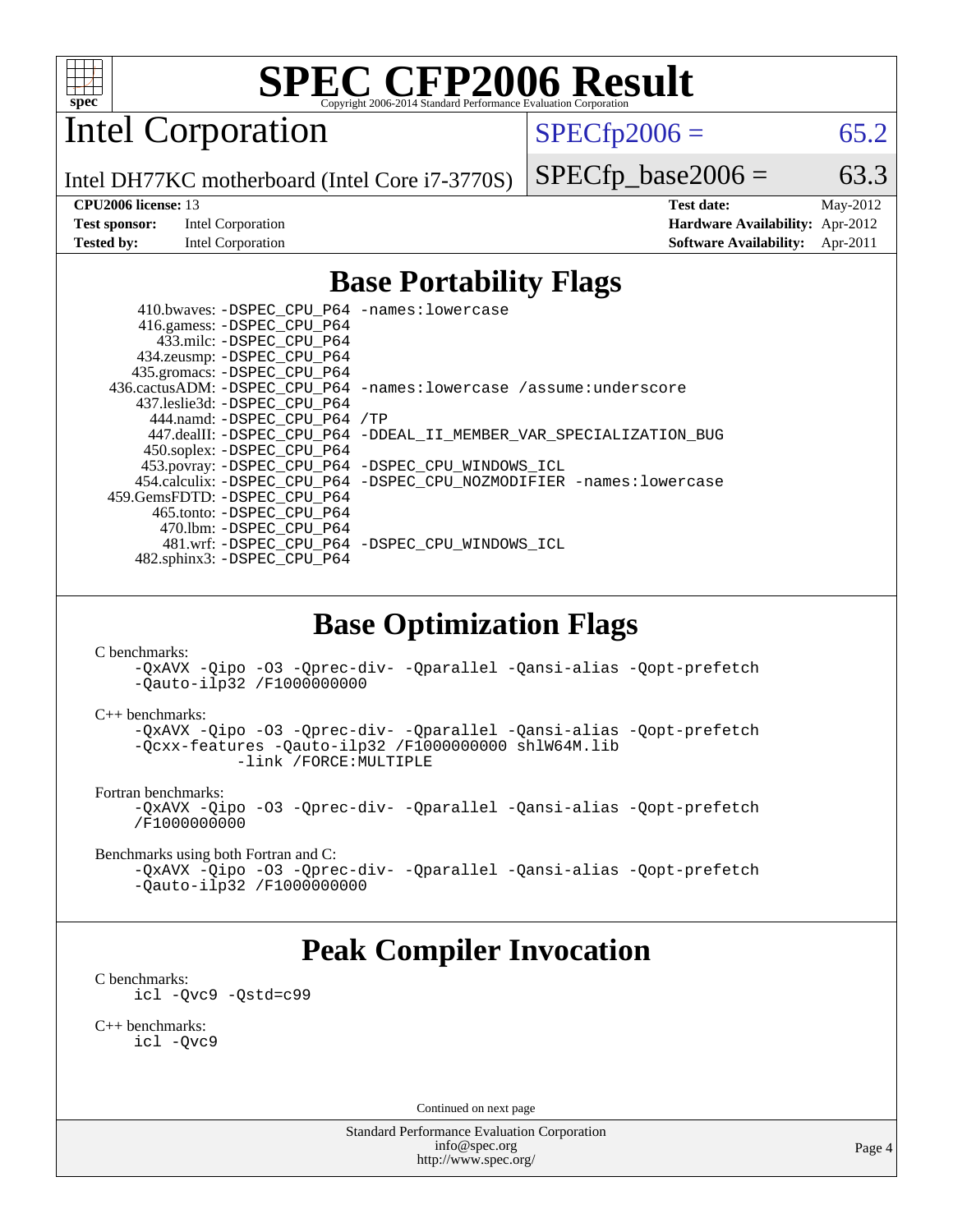

Intel Corporation

 $SPECfp2006 = 65.2$  $SPECfp2006 = 65.2$ 

Intel DH77KC motherboard (Intel Core i7-3770S)

 $SPECTp\_base2006 = 63.3$ 

**[Test sponsor:](http://www.spec.org/auto/cpu2006/Docs/result-fields.html#Testsponsor)** Intel Corporation **[Hardware Availability:](http://www.spec.org/auto/cpu2006/Docs/result-fields.html#HardwareAvailability)** Apr-2012

**[CPU2006 license:](http://www.spec.org/auto/cpu2006/Docs/result-fields.html#CPU2006license)** 13 **[Test date:](http://www.spec.org/auto/cpu2006/Docs/result-fields.html#Testdate)** May-2012 **[Tested by:](http://www.spec.org/auto/cpu2006/Docs/result-fields.html#Testedby)** Intel Corporation **[Software Availability:](http://www.spec.org/auto/cpu2006/Docs/result-fields.html#SoftwareAvailability)** Apr-2011

## **[Peak Compiler Invocation \(Continued\)](http://www.spec.org/auto/cpu2006/Docs/result-fields.html#PeakCompilerInvocation)**

[Fortran benchmarks](http://www.spec.org/auto/cpu2006/Docs/result-fields.html#Fortranbenchmarks): [ifort](http://www.spec.org/cpu2006/results/res2012q3/cpu2006-20120702-23367.flags.html#user_FCpeak_intel_ifort_8a5e5e06b19a251bdeaf8fdab5d62f20)

[Benchmarks using both Fortran and C](http://www.spec.org/auto/cpu2006/Docs/result-fields.html#BenchmarksusingbothFortranandC): [icl -Qvc9](http://www.spec.org/cpu2006/results/res2012q3/cpu2006-20120702-23367.flags.html#user_CC_FCpeak_intel_icc_vc9_6b5741b4033b9dc48df324263d9561bc) [-Qstd=c99](http://www.spec.org/cpu2006/results/res2012q3/cpu2006-20120702-23367.flags.html#user_CC_FCpeak_intel_compiler_c99_mode_1a3d110e3041b3ad4466830521bdad2a) [ifort](http://www.spec.org/cpu2006/results/res2012q3/cpu2006-20120702-23367.flags.html#user_CC_FCpeak_intel_ifort_8a5e5e06b19a251bdeaf8fdab5d62f20)

## **[Peak Portability Flags](http://www.spec.org/auto/cpu2006/Docs/result-fields.html#PeakPortabilityFlags)**

Same as Base Portability Flags

## **[Peak Optimization Flags](http://www.spec.org/auto/cpu2006/Docs/result-fields.html#PeakOptimizationFlags)**

[C benchmarks](http://www.spec.org/auto/cpu2006/Docs/result-fields.html#Cbenchmarks):

433.milc: basepeak = yes

 $470$ .lbm: basepeak = yes

 $482$ .sphinx $3$ : basepeak = yes

[C++ benchmarks:](http://www.spec.org/auto/cpu2006/Docs/result-fields.html#CXXbenchmarks)

```
 444.namd: -QxAVX(pass 2) -Qprof_gen(pass 1) -Qprof_use(pass 2) -Qipo
-O3 -Qprec-div- -Oa -Qauto-ilp32 /F1000000000 shlW64M.lib
             -link /FORCE:MULTIPLE
```
447.dealII: basepeak = yes

 $450$ .soplex: basepeak = yes

 453.povray: [-QxAVX](http://www.spec.org/cpu2006/results/res2012q3/cpu2006-20120702-23367.flags.html#user_peakPASS2_CXXFLAGSPASS2_LDFLAGS453_povray_f-QxAVX)(pass 2) [-Qprof\\_gen](http://www.spec.org/cpu2006/results/res2012q3/cpu2006-20120702-23367.flags.html#user_peakPASS1_CXXFLAGSPASS1_LDFLAGS453_povray_Qprof_gen)(pass 1) [-Qprof\\_use](http://www.spec.org/cpu2006/results/res2012q3/cpu2006-20120702-23367.flags.html#user_peakPASS2_CXXFLAGSPASS2_LDFLAGS453_povray_Qprof_use)(pass 2) [-Qipo](http://www.spec.org/cpu2006/results/res2012q3/cpu2006-20120702-23367.flags.html#user_peakOPTIMIZE453_povray_f-Qipo) [-O3](http://www.spec.org/cpu2006/results/res2012q3/cpu2006-20120702-23367.flags.html#user_peakOPTIMIZE453_povray_f-O3) [-Qprec-div-](http://www.spec.org/cpu2006/results/res2012q3/cpu2006-20120702-23367.flags.html#user_peakOPTIMIZE453_povray_f-Qprec-div-) [-Qunroll4](http://www.spec.org/cpu2006/results/res2012q3/cpu2006-20120702-23367.flags.html#user_peakOPTIMIZE453_povray_f-Qunroll_013b1c0ea3aa84ef2c65e488bcc3d968) [-Qansi-alias](http://www.spec.org/cpu2006/results/res2012q3/cpu2006-20120702-23367.flags.html#user_peakOPTIMIZE453_povray_f-Qansi-alias) [-Qauto-ilp32](http://www.spec.org/cpu2006/results/res2012q3/cpu2006-20120702-23367.flags.html#user_peakCXXOPTIMIZE453_povray_f-Qauto-ilp32) [/F1000000000](http://www.spec.org/cpu2006/results/res2012q3/cpu2006-20120702-23367.flags.html#user_peakEXTRA_LDFLAGS453_povray_set_stack_space_25d7749c1988d91b7f93afbc0ec53727) [shlW64M.lib](http://www.spec.org/cpu2006/results/res2012q3/cpu2006-20120702-23367.flags.html#user_peakEXTRA_LIBS453_povray_SmartHeap64_c4f7f76711bdf8c0633a5c1edf6e5396)

[Fortran benchmarks](http://www.spec.org/auto/cpu2006/Docs/result-fields.html#Fortranbenchmarks):

 $410.bwaves: basepeak = yes$ 

 416.gamess: [-QxAVX](http://www.spec.org/cpu2006/results/res2012q3/cpu2006-20120702-23367.flags.html#user_peakPASS2_FFLAGSPASS2_LDFLAGS416_gamess_f-QxAVX)(pass 2) [-Qprof\\_gen](http://www.spec.org/cpu2006/results/res2012q3/cpu2006-20120702-23367.flags.html#user_peakPASS1_FFLAGSPASS1_LDFLAGS416_gamess_Qprof_gen)(pass 1) [-Qprof\\_use](http://www.spec.org/cpu2006/results/res2012q3/cpu2006-20120702-23367.flags.html#user_peakPASS2_FFLAGSPASS2_LDFLAGS416_gamess_Qprof_use)(pass 2) [-Qipo](http://www.spec.org/cpu2006/results/res2012q3/cpu2006-20120702-23367.flags.html#user_peakOPTIMIZE416_gamess_f-Qipo) [-O3](http://www.spec.org/cpu2006/results/res2012q3/cpu2006-20120702-23367.flags.html#user_peakOPTIMIZE416_gamess_f-O3) [-Qprec-div-](http://www.spec.org/cpu2006/results/res2012q3/cpu2006-20120702-23367.flags.html#user_peakOPTIMIZE416_gamess_f-Qprec-div-) [-Qunroll2](http://www.spec.org/cpu2006/results/res2012q3/cpu2006-20120702-23367.flags.html#user_peakOPTIMIZE416_gamess_f-Qunroll_1d9456aa650e77fc2a0cf43cef3fa08c) [-Ob0](http://www.spec.org/cpu2006/results/res2012q3/cpu2006-20120702-23367.flags.html#user_peakOPTIMIZE416_gamess_f-Ob_n_fbe6f6428adb7d4b74b1e99bb2444c2d) [-Qansi-alias](http://www.spec.org/cpu2006/results/res2012q3/cpu2006-20120702-23367.flags.html#user_peakOPTIMIZE416_gamess_f-Qansi-alias) [-Qscalar-rep-](http://www.spec.org/cpu2006/results/res2012q3/cpu2006-20120702-23367.flags.html#user_peakOPTIMIZE416_gamess_f-Qscalar-rep_02cb9e11a5340d80ab3062d84e5dfb2e) [/F1000000000](http://www.spec.org/cpu2006/results/res2012q3/cpu2006-20120702-23367.flags.html#user_peakEXTRA_LDFLAGS416_gamess_set_stack_space_25d7749c1988d91b7f93afbc0ec53727)

434.zeusmp: basepeak = yes

437.leslie3d: basepeak = yes

Continued on next page